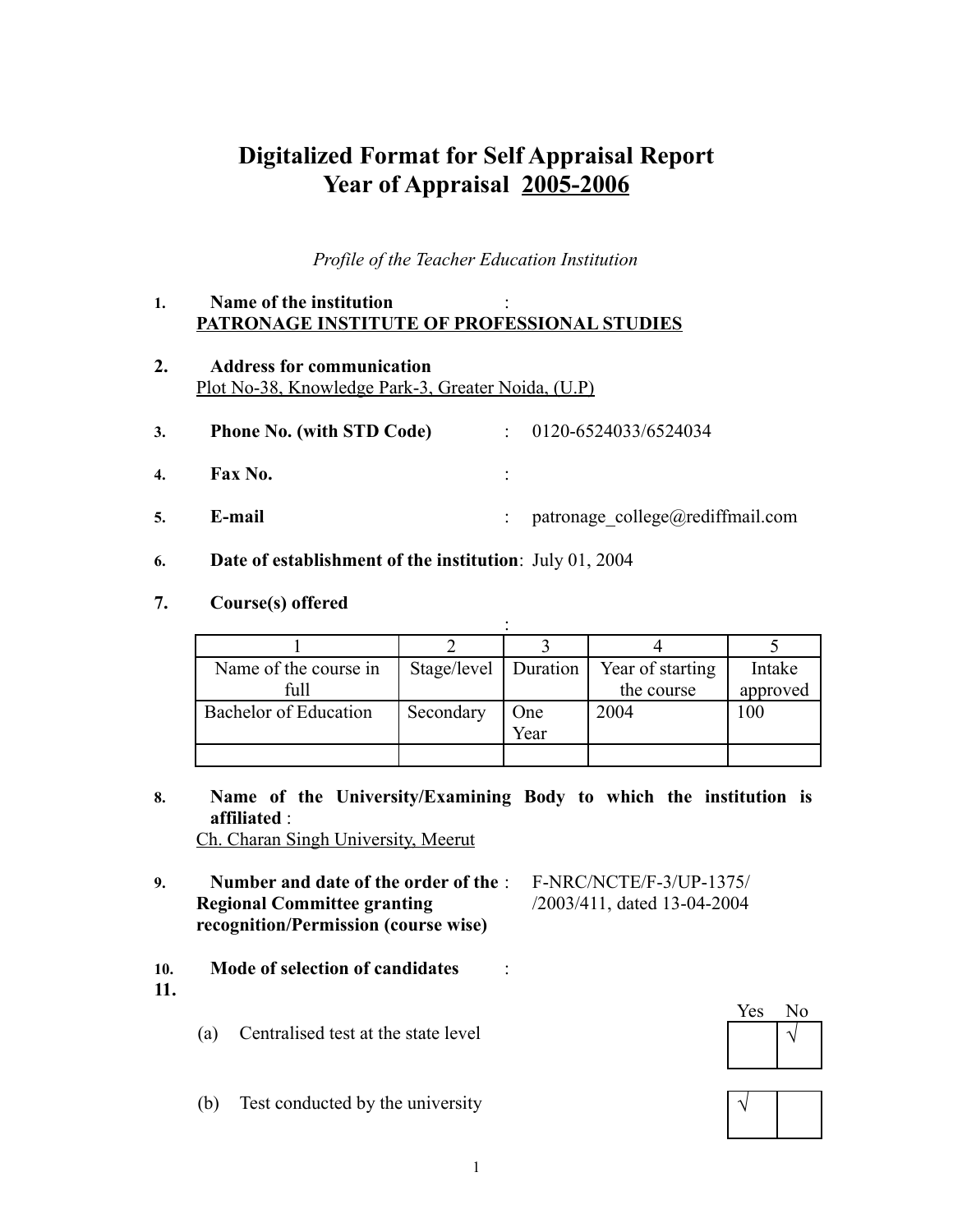- (c) Test conducted by the institution  $\vert \sqrt{\vert}$
- (d) Test conducted by an independent agency  $\vert \psi \rangle$
- (e) Based on marks obtained in the qualifying examination  $\vert \psi \rangle$
- $(f)$  By the management

### **12. Criteria for admission** :

- (a) As per NCTE norms
- $(b)$  Norms superior to NCTE
- (c) In relaxation of NCTE norms with respect to minimum percentage of marks
- (d) In relaxation of NCTE norms with respect to qualifying course
- (e) In relaxation of special eligibility provisions of NCTE norms such as participation in national/regional/state/university level events
- $(f)$  In relaxation of professional experience
- (g) In relaxation of professional experience and performance in qualifying course

#### **13. Academic calendar of the outgoing academic session**

- $(a)$  Start of admission
- $(b)$  Closure of admission
- $(c)$  Start of teaching
- $(d)$  Last teaching day
- (e) Number of teaching days  $\begin{bmatrix} 2 & 0 & 0 \end{bmatrix}$
- (f) Number of days of vacation/break during the academic session  $\begin{bmatrix} 0 \end{bmatrix}$ *01-04-06 to 15-05-2006 (Prepatory Holidays)*  $|4|5$

### **14. Practice Teaching at School**

(a) Total number of practicing teaching days 3 0













|    |                 | M M Y          |                | $\overline{\mathbf{Y}}$ |
|----|-----------------|----------------|----------------|-------------------------|
|    | $\overline{0}$  | $\overline{4}$ | $\overline{0}$ | 5                       |
| D  | M               | M              | V              | Y                       |
|    | $\bf{0}$        | $8 \mid 0$     |                | 5.                      |
|    |                 |                |                |                         |
| D  | M               | M              | Y              | V.                      |
|    | $\vert 0 \vert$ | $8 \mid 0$     |                | 5.                      |
| D. | M               | M              | V              | V.                      |



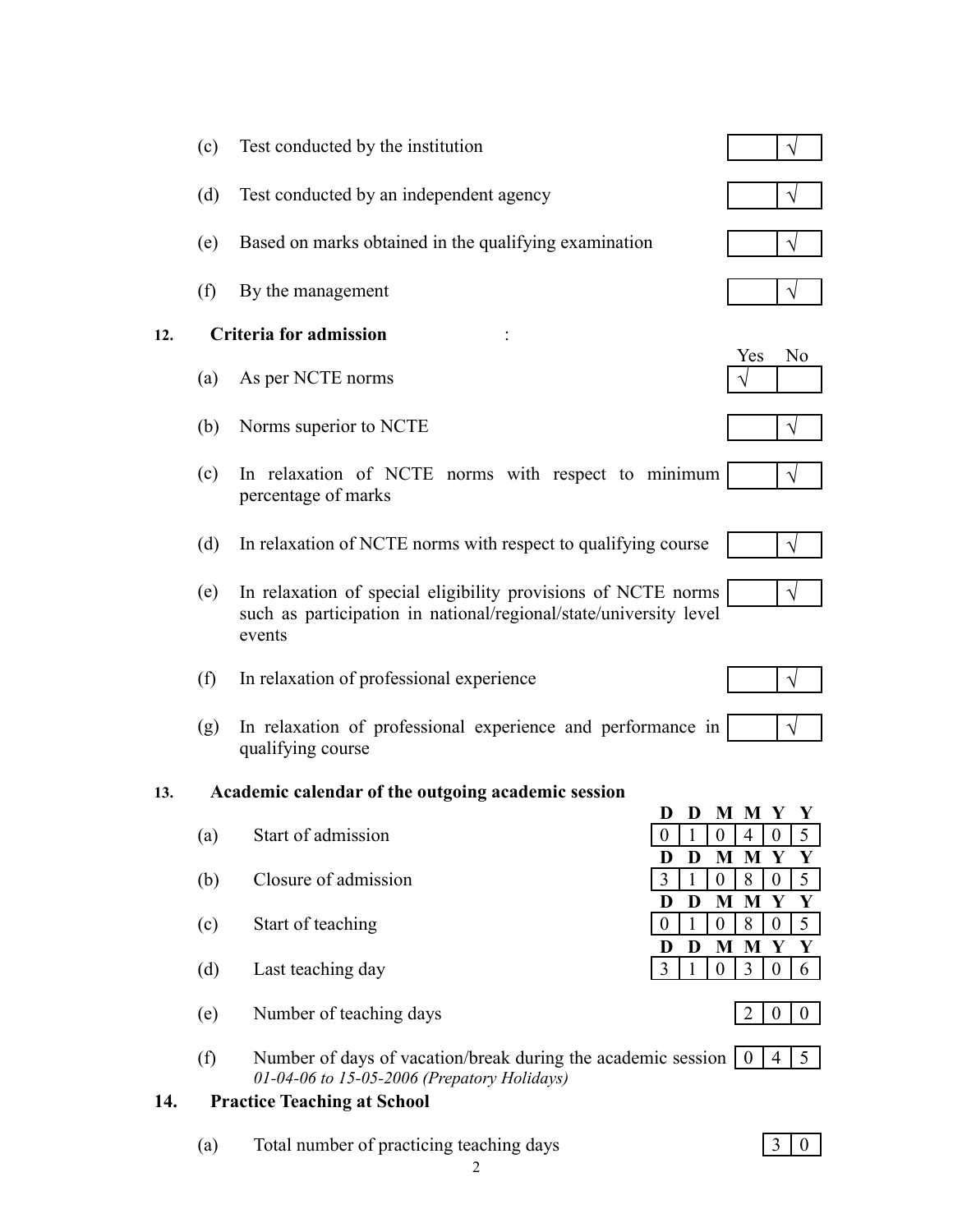(b) Minimum number of practice teaching lessons given by each  $2 \mid 0$ student

### **15. Pre-practice teaching at the institution**

- (a) Number of pre-practice teaching days (simulated/micro-teaching/any other)
- (b) Minimum number of pre-practice teaching lessons given by each  $\begin{pmatrix} 0 & 5 \end{pmatrix}$ student
- (c) Total number of demonstration lessons held(two per subject) 1 2

## **16. Examinations**

- (a) Number of sessional tests held for each paper  $\vert$  02
- $(b)$  Number of assignments for each paper
- $(c)$  Date of commencement of annual examination
- (d) Date of declaration of result
- (e) Date of submission of dissertation (Post-graduate course)

## **17. Scheme of examination**

- $(a)$  External examination only
- $(b)$  Internal and external examinations
- (c) Internal examination only  $\vert \psi \vert$

## **18. Student support and progression**

- (a) Number of students who appeared in the final examination 1 0 0
- (b) Number of students who passed in the examination  $1 \mid 0 \mid 0$
- (c) Number of students who failed in the examination  $\begin{bmatrix} 0 & 0 & 0 \end{bmatrix}$
- (d) Number of students who joined higher studies 0 1 8
- (e) Number of students who took up teaching employment  $\begin{bmatrix} 0 & 7 & 8 \end{bmatrix}$
- (f) Number of students who secured employment through the  $\begin{pmatrix} 0 & 1 & 0 \\ 1 & 0 & 0 \\ 0 & 0 & 0 \\ 0 & 0 & 0 \\ 0 & 0 & 0 \\ 0 & 0 & 0 \\ 0 & 0 & 0 \\ 0 & 0 & 0 \\ 0 & 0 & 0 \\ 0 & 0 & 0 \\ 0 & 0 & 0 \\ 0 & 0 & 0 \\ 0 & 0 & 0 \\ 0 & 0 & 0 \\ 0 & 0 & 0 & 0 \\ 0 & 0 & 0 & 0 \\ 0 & 0 &$ institution

3

**19. Teaching Resources**

|   |          |   | $\theta$ | 2                                |
|---|----------|---|----------|----------------------------------|
| D |          |   |          | V                                |
|   | $\theta$ |   |          |                                  |
|   |          |   |          | V                                |
| 8 |          |   |          |                                  |
|   |          | M | V        |                                  |
|   |          |   |          |                                  |
|   |          |   | I 5<br>M | M M Y<br>M M Y<br>8 <sup>1</sup> |

| Yes | 0 |
|-----|---|
|     |   |













 $1 \mid 0 \mid$ 

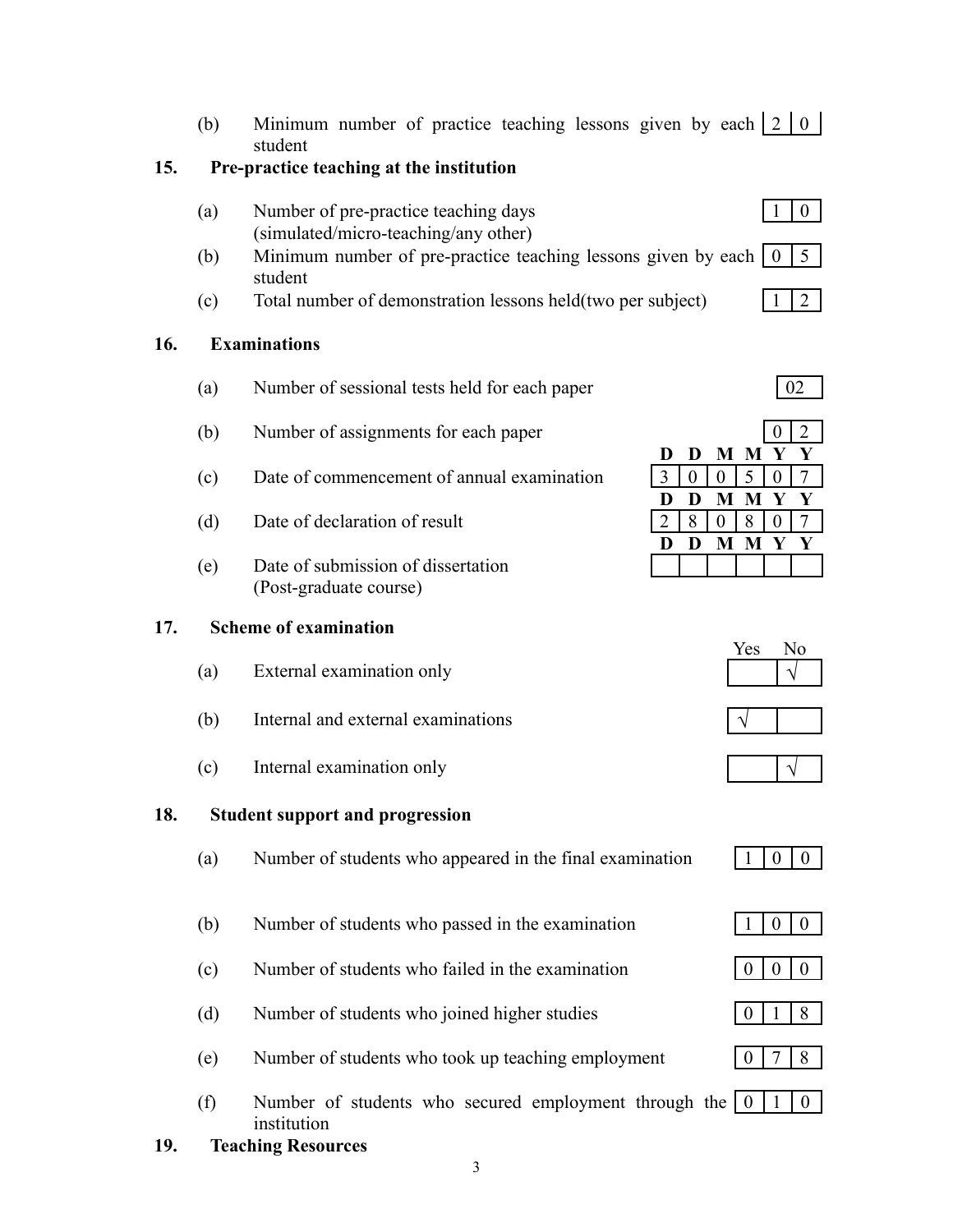|     |     |                                                                                                                                | Yes              |                  | N <sub>o</sub>   |
|-----|-----|--------------------------------------------------------------------------------------------------------------------------------|------------------|------------------|------------------|
|     | (a) | Principal/Head of the Department is in position                                                                                |                  |                  |                  |
|     | (b) | Number of teachers employed on full-time basis                                                                                 |                  | $\overline{0}$   | 8                |
|     | (c) | Number of teachers employed on part-time basis                                                                                 |                  | $\theta$         | $\overline{2}$   |
|     | (d) | Number of Guest lecturers engaged                                                                                              |                  | N                | A                |
|     | (e) | Number of teachers on regular scale of pay                                                                                     |                  | $\overline{0}$   | 8                |
|     | (f) | Number of teachers on consolidated remuneration                                                                                |                  | $\theta$         | $\boldsymbol{0}$ |
|     | (g) | Number of teachers with qualifications as per NCTE norms                                                                       |                  | $\theta$         | 8                |
|     | (h) | Number of teachers yet to qualify NET/SLET                                                                                     |                  | $\overline{0}$   | $\boldsymbol{0}$ |
|     | (i) | Number of teachers yet to obtain post-graduate degree in education                                                             |                  | $\boldsymbol{0}$ | $\boldsymbol{0}$ |
|     | (j) | Number of teachers without school experience                                                                                   |                  | $\boldsymbol{0}$ | $\boldsymbol{0}$ |
| 20. |     | <b>Professional Development of Teachers</b>                                                                                    |                  |                  |                  |
|     |     |                                                                                                                                |                  |                  |                  |
|     | (a) | Number of teachers who attended in-service courses during the $\begin{pmatrix} 0 & 0 \\ 0 & 0 \end{pmatrix}$<br>preceding year |                  |                  |                  |
|     | (b) | Number of teachers enrolled in part-time post-graduate course in $\vert 0 \rangle$<br>education (M.Ed./M.A.(Education)/M.Phil) |                  |                  | $\overline{0}$   |
|     |     |                                                                                                                                |                  |                  |                  |
|     | (c) | Number of teachers enrolled in full-time post-graduate course in $\vert 0 \rangle$<br>education (M.Ed./M.A.(Education)/M.Phil) |                  |                  | $\boldsymbol{0}$ |
|     |     |                                                                                                                                |                  |                  |                  |
|     | (d) | Number of teachers enrolled in Ph.D. programme                                                                                 |                  | $\theta$         | 2                |
|     | (e) | Number of teachers who participated in seminars/conferences/ $\begin{bmatrix} 0 \\ 6 \end{bmatrix}$<br>workshops               |                  |                  |                  |
|     |     |                                                                                                                                |                  |                  |                  |
|     | (f) | Number of papers published by the teachers                                                                                     | $\boldsymbol{0}$ | $\boldsymbol{0}$ | $\overline{0}$   |
|     | (g) | Number of teachers who received professional recognition/awards                                                                |                  | $\boldsymbol{0}$ |                  |
|     |     |                                                                                                                                |                  |                  |                  |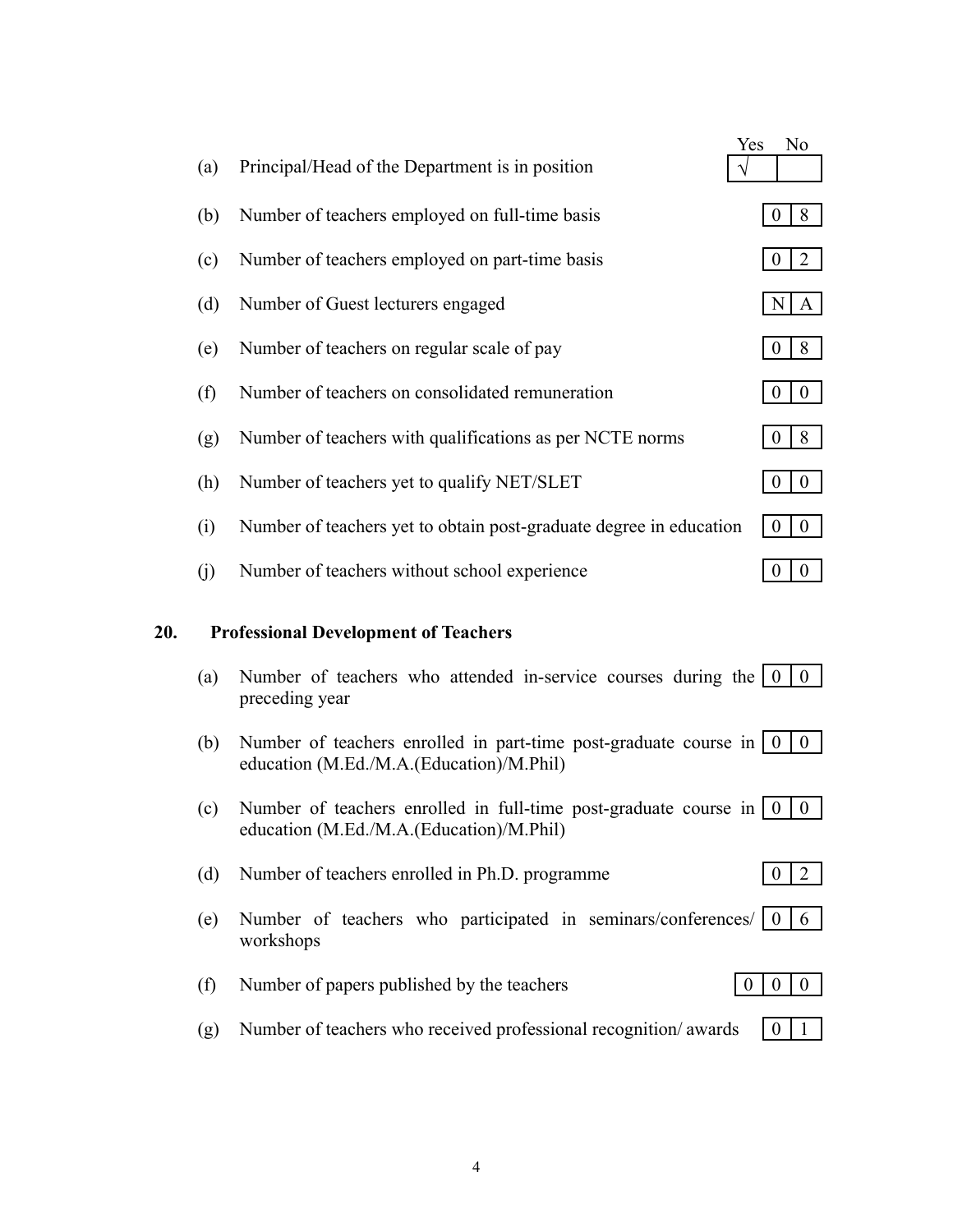**21. Land and Building :** *Patronage Welfare & Educational Society owns an Institutional piece of land allotted by Greater Noida Industrial Development Authority, measuring 17941.78 Sq.Mtrs.*

|     |     |                                                                                                                                | <b>Yes</b>            | N <sub>0</sub>   |
|-----|-----|--------------------------------------------------------------------------------------------------------------------------------|-----------------------|------------------|
|     | (a) | Institution functions from its own building                                                                                    |                       |                  |
|     | (b) | Institution functions from a rented building                                                                                   |                       |                  |
|     | (c) | Institution building is under construction                                                                                     |                       |                  |
|     | (d) | As per site plans and maps approved by Greater Noida Authority<br>Institution building is shared for running another course(s) |                       |                  |
|     | (e) | Title of the land is on free-hold ownership basis                                                                              |                       |                  |
|     | (f) | Title of the land is on long-lease as per law from Greater Noida<br>Industrial DevelopmentAuthority, U.P                       |                       |                  |
| 22. |     | <b>Educational Technology</b>                                                                                                  |                       |                  |
|     | (a) | Number of computers with supporting accessories                                                                                | 3                     | $\boldsymbol{0}$ |
|     | (b) | Access to Internet                                                                                                             | Yes                   | No               |
|     | (c) | Number of hands - on experience hours provided to each student per<br>week                                                     | $\overline{0}$        |                  |
|     | (d) | Number of education related CD-ROMs available                                                                                  | $\boldsymbol{0}$<br>0 |                  |
|     | (e) | Number of education related video-cassettes available                                                                          |                       | 6                |
|     | (f) | Number of education related audio-cassettes available                                                                          | 1<br>$\boldsymbol{0}$ | $\boldsymbol{0}$ |
|     |     | (g) Website of the institution                                                                                                 | Yes                   | N0               |
|     | (h) | Availability of LCD projector                                                                                                  |                       |                  |
|     | (i) | Availability of OHP                                                                                                            |                       |                  |
|     | (j) | Availability of TV                                                                                                             |                       |                  |
|     | (k) | Availability of VCR                                                                                                            |                       |                  |
|     | (1) | Availability of public-address system                                                                                          |                       |                  |









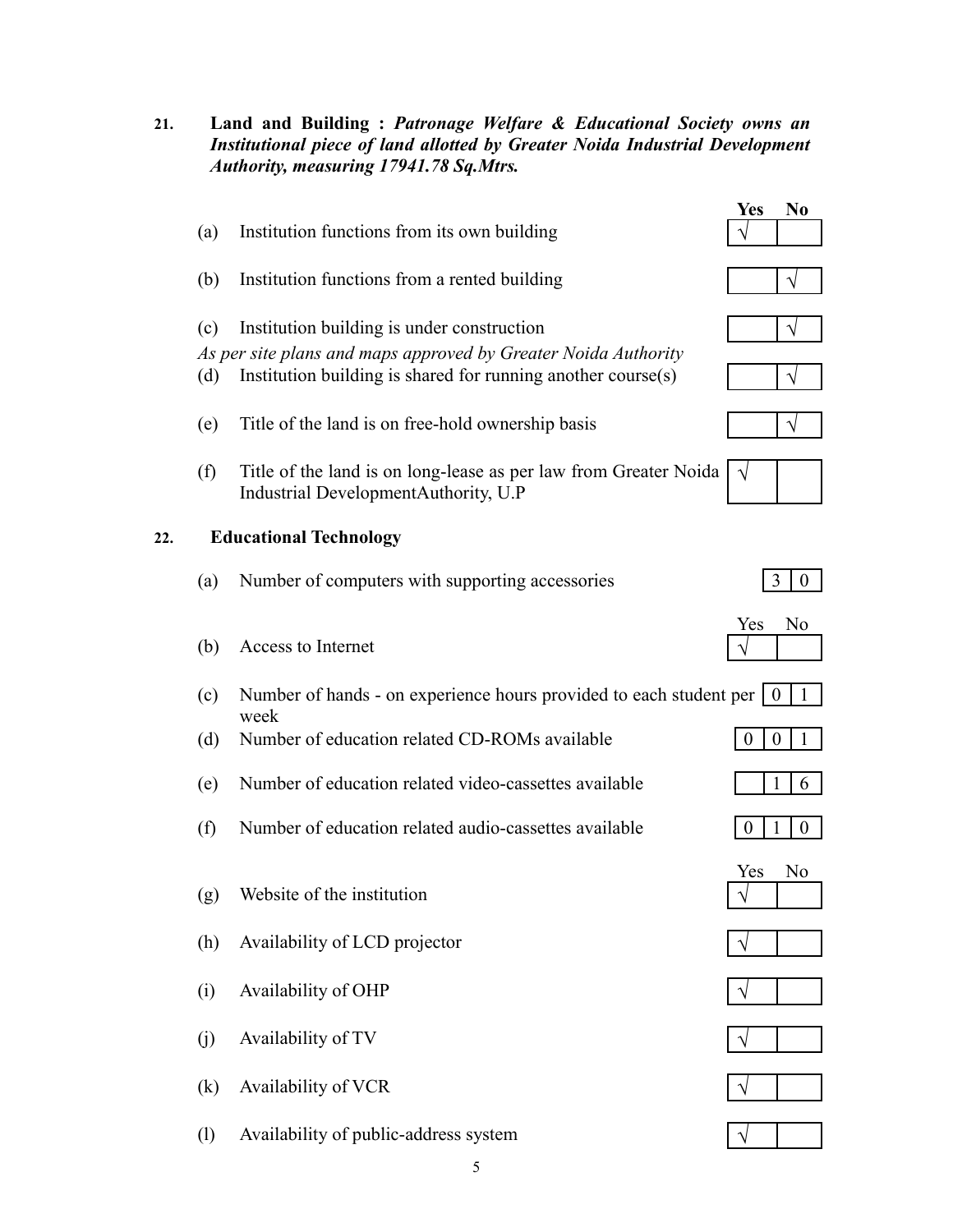## **23. Library resources**

|     | (a) | Number of books in the library<br>6                                          | $\mathbf{0}$ | $\boldsymbol{0}$<br>$\overline{0}$   |
|-----|-----|------------------------------------------------------------------------------|--------------|--------------------------------------|
|     | (b) | Number of books added to the library during the preceding 2<br>year          | 2            | 9<br>9                               |
|     | (c) | Total Number of educational journals/periodicals being<br>subscribed         |              | $5\overline{)}$<br>1                 |
|     | (d) | Number of encyclopaedia available in the library                             |              | $\boldsymbol{0}$<br>6                |
|     | (e) | Number of books available in the reference section of the<br>library         | 8            | $\boldsymbol{0}$<br>$\overline{0}$   |
|     | (f) | Total seating capacity in the library                                        |              | $\boldsymbol{0}$<br>$\boldsymbol{0}$ |
|     |     | <b>23. Sports and Physical Education Resources</b>                           |              |                                      |
|     |     | Institution has                                                              | Yes          | N <sub>0</sub>                       |
|     | (a) | Playground (football/hockey etc.) Lawn Tennis/Badminton                      |              |                                      |
|     | (b) | Playground (football/hockey etc.) of another institution on<br>sharing basis |              |                                      |
|     | (c) | Gymnasium/Multipurpose hall                                                  |              |                                      |
|     | (d) | Facilities for gymnasium                                                     |              |                                      |
|     | (e) | Facilities for athletics                                                     |              |                                      |
|     | (f) | Facilities for Health Education                                              |              |                                      |
|     | (g) | Facilities for Anatomy Lab                                                   |              |                                      |
|     | (h) | Facilities for Physiology Lab                                                |              |                                      |
|     |     | <b>Organisation and Management</b>                                           |              |                                      |
| 24. |     | Institution is                                                               | Yes          | N <sub>0</sub>                       |
|     | (a) | Government owned                                                             |              |                                      |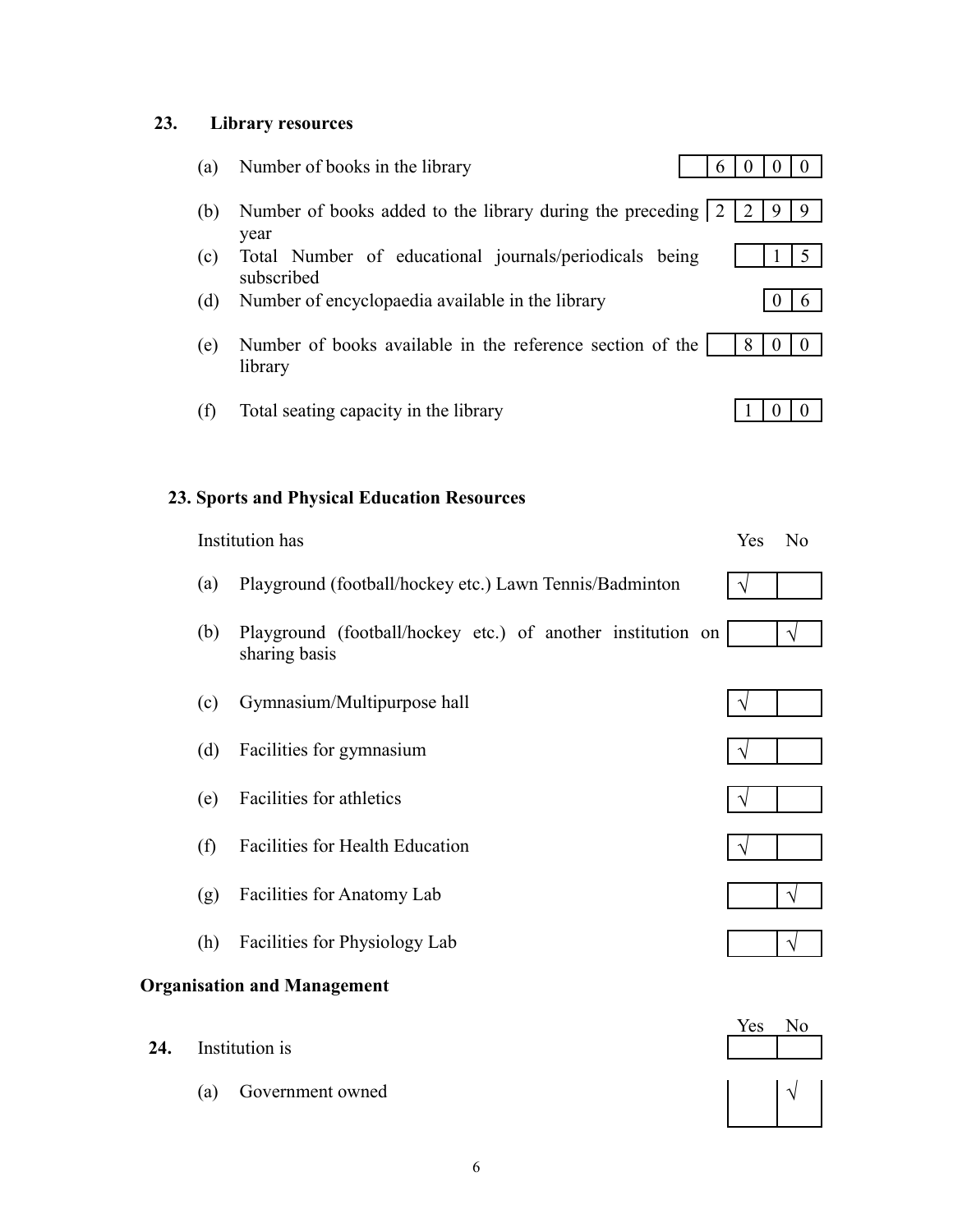|                                 | (a) | Aided                                                                                                                                                                            |  |  |
|---------------------------------|-----|----------------------------------------------------------------------------------------------------------------------------------------------------------------------------------|--|--|
|                                 | (b) | Unaided                                                                                                                                                                          |  |  |
|                                 | (c) | University Department                                                                                                                                                            |  |  |
| 25.                             | (a) | 3<br>9<br>Minimum emoluments (basic pay and allowances) paid   1<br>$\boldsymbol{0}$<br>$\overline{0}$<br>to teachers on regular appointment is                                  |  |  |
|                                 | (b) | $\overline{3}$<br>9<br>$\mathbf{0}$<br>Minimum emoluments (basic pay and allowances) paid<br>$\overline{0}$<br>$\mathbf{1}$<br>to teachers on adhoc service is                   |  |  |
|                                 | (c) | 5<br>$\boldsymbol{0}$<br>$\mathbf{0}$<br>Minimum consolidated remuneration paid to teachers is<br>$\boldsymbol{0}$                                                               |  |  |
|                                 | (d) | 5<br>Per lecture honorarium paid to guest lecturers is<br>$\overline{0}$<br>$\mathbf{0}$                                                                                         |  |  |
| 26.                             | (a) | <b>Yes</b><br>No<br>Salaries are paid in cash                                                                                                                                    |  |  |
|                                 | (b) | Salaries are paid through account payee cheque                                                                                                                                   |  |  |
| 27.                             | (a) | N <sub>0</sub><br><b>Yes</b><br>Salaries are disbursed each month                                                                                                                |  |  |
|                                 | (b) | Teachers are paid salary for the vacation period                                                                                                                                 |  |  |
| <b>Expenditure and Receipts</b> |     |                                                                                                                                                                                  |  |  |
| 28.                             | (a) | 3<br>8<br>Salaries paid to teaching staff during the<br>1<br>$\overline{4}$<br>3<br>8<br>$\boldsymbol{0}$<br>preceding financial year                                            |  |  |
|                                 | (b) | Salaries paid to non-teaching staff during the<br>$\overline{2}$<br>$\overline{2}$<br>$\overline{2}$<br>5<br>1<br>$\boldsymbol{0}$<br>$\overline{0}$<br>preceding financial year |  |  |
|                                 | (c) | 5<br>during<br>1<br>$\mathbf{0}$<br>$\overline{0}$<br>Amount<br>spent on utilities<br>$\overline{0}$<br>the<br>preceding financial year                                          |  |  |
|                                 | (d) | 5<br>7<br>8<br>Amount spent on purchase of books and<br>6<br>$\boldsymbol{0}$<br>4<br>journals for the library during the preceding<br>financial year                            |  |  |
|                                 | (e) | Amount spent on purchase of equipment<br>8<br>3<br>$\overline{0}$<br>2<br>$\theta$<br>during the preceding financial year                                                        |  |  |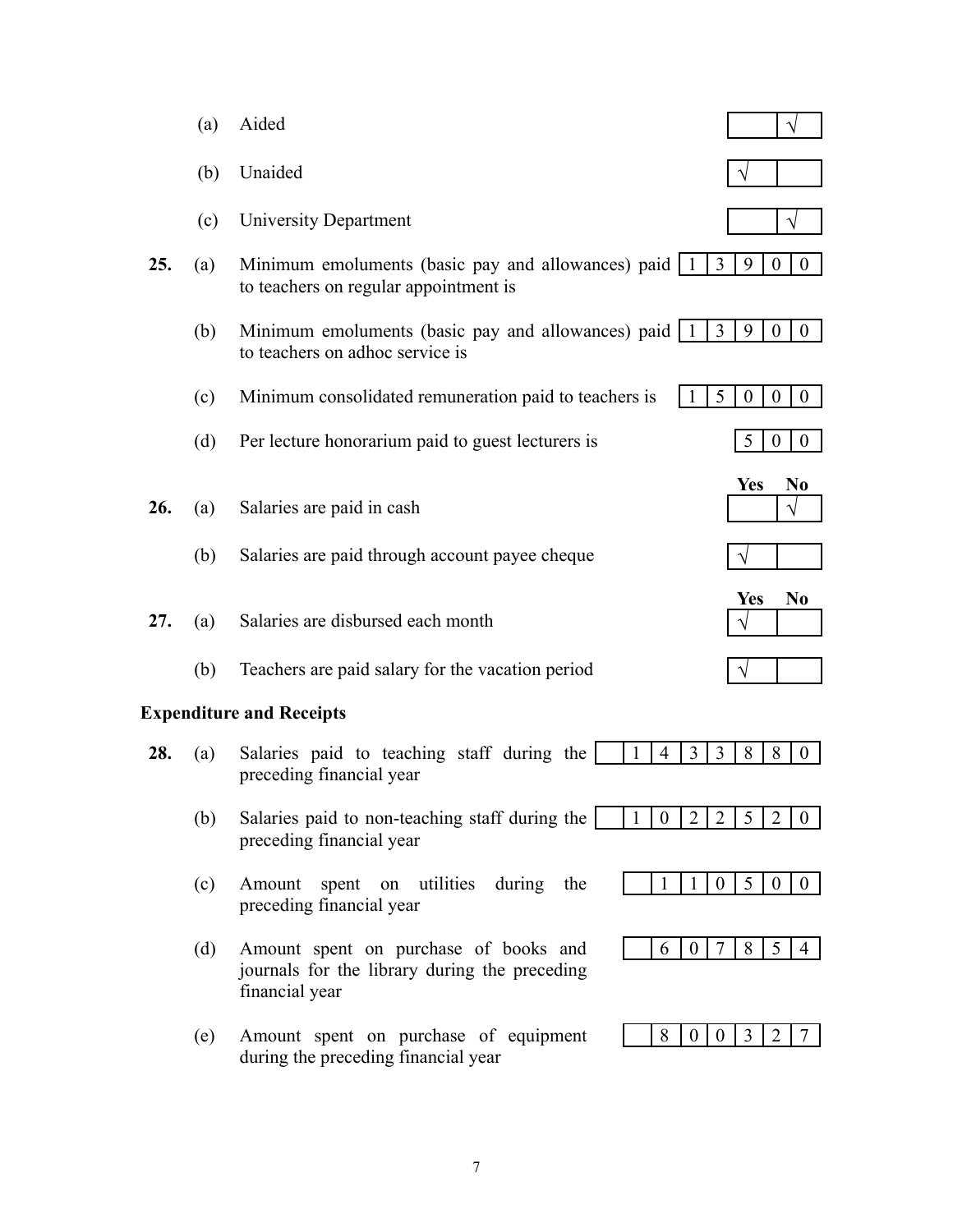|                                        | (f)                                                                             | Amount spent on purchase of furniture during<br>5<br>2<br>$\boldsymbol{0}$<br>$\overline{0}$<br>the preceding financial year                                        |  |  |
|----------------------------------------|---------------------------------------------------------------------------------|---------------------------------------------------------------------------------------------------------------------------------------------------------------------|--|--|
|                                        | (g)                                                                             | 5<br>$\overline{7}$<br>7<br>$\overline{2}$<br>Amount spent on capital expenditure during 6<br>$\overline{4}$<br>the preceding financial year                        |  |  |
|                                        | (h)                                                                             | 5<br>3<br>3<br>5<br>$\overline{0}$<br>Amount spent on contingencies during the<br>preceding financial year                                                          |  |  |
| 29.                                    | (a)                                                                             | $\overline{2}$<br>$\overline{2}$<br>Amount carried forward from the previous<br>9<br>6<br>financial year                                                            |  |  |
|                                        | (b)                                                                             | $\overline{3}$<br>5<br>$\overline{2}$<br>9<br>5<br>5<br>Receipts from fees (tuition and all other fees)<br>$\mathbf{0}$<br>during the preceding financial year      |  |  |
|                                        | (c)                                                                             | 5<br>$\boldsymbol{0}$<br>Receipts from donation during the preceding<br>$\boldsymbol{0}$<br>$\overline{0}$<br>6<br>$\mathbf{0}$<br>$\overline{0}$<br>financial year |  |  |
|                                        | (d)                                                                             | Receipts from consultancies and extension                                                                                                                           |  |  |
|                                        |                                                                                 | programmes during the preceding financial<br>Not Applicable<br>year                                                                                                 |  |  |
|                                        | (e)                                                                             | grants received from<br>of<br>the<br>Amount<br>governments during the preceding financial Not Applicable<br>year                                                    |  |  |
|                                        | (f)                                                                             | from<br>during<br>investments<br>the<br>Income<br>Not Applicable<br>preceding financial year                                                                        |  |  |
| 30.                                    |                                                                                 | Yes<br>N0<br>Excess of expenditure over income                                                                                                                      |  |  |
|                                        |                                                                                 | Amount of excess expenditure over income.                                                                                                                           |  |  |
| 31.                                    | The institutional accounts of the preceding financial year have been<br>audited |                                                                                                                                                                     |  |  |
| <b>Endowment fund and Reserve Fund</b> |                                                                                 |                                                                                                                                                                     |  |  |
| 32.                                    | (a)                                                                             | Amount of Endowment fund<br>5<br>$\boldsymbol{0}$<br>$\boldsymbol{0}$<br>$\boldsymbol{0}$<br>$\boldsymbol{0}$<br>$\boldsymbol{0}$                                   |  |  |
|                                        | (b)                                                                             | Amount of Reserve fund<br>5<br>2<br>$\boldsymbol{0}$<br>$\boldsymbol{0}$<br>$\boldsymbol{0}$<br>$\boldsymbol{0}$<br>$\theta$                                        |  |  |
|                                        | (c)                                                                             | N <sub>0</sub><br>Yes<br>Endowment fund is maintained jointly with NCTE                                                                                             |  |  |

**33. Resume of the institution**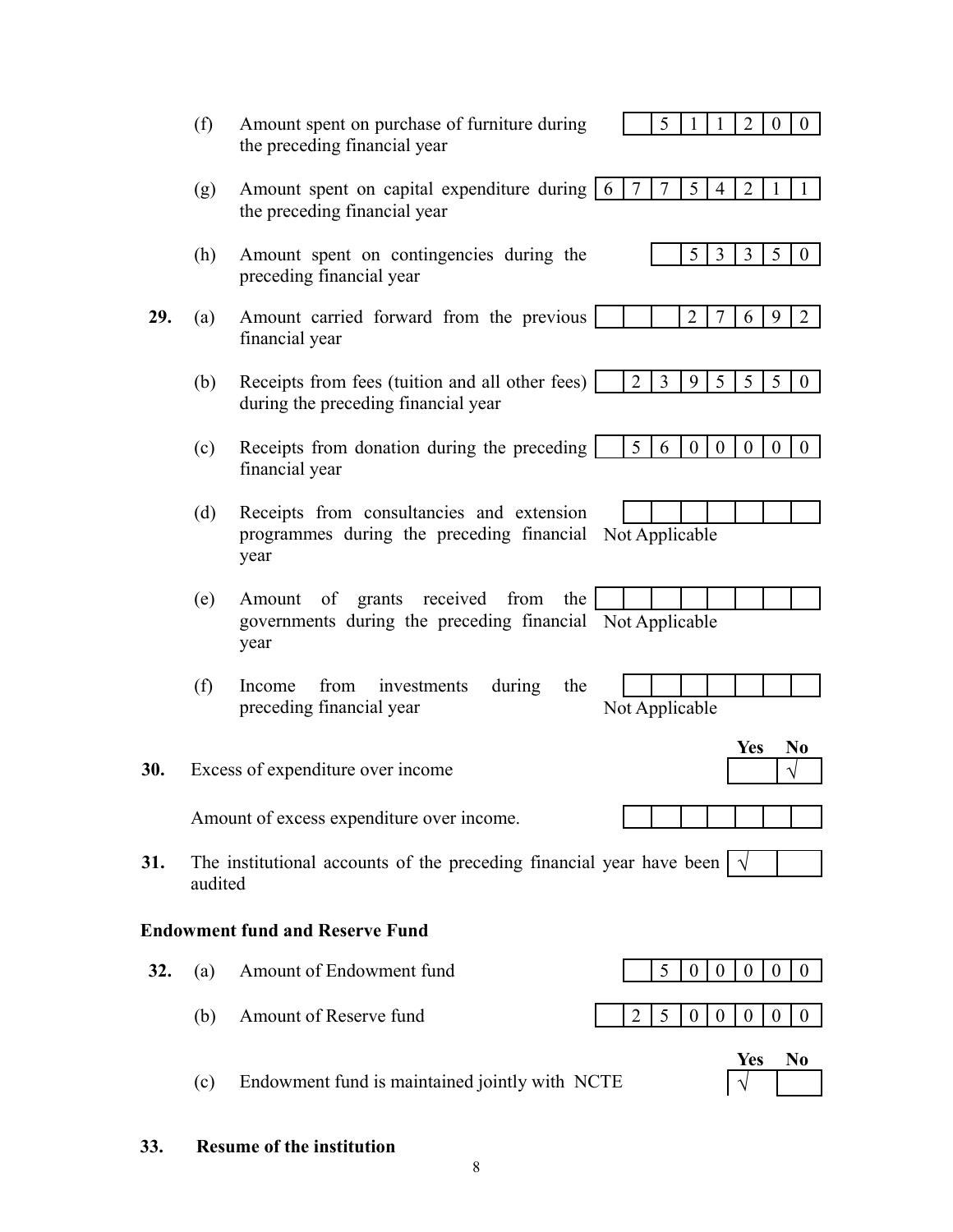Brief appraisal of the overall performance of the institution during the preceding academic session and plans for future development may be given.

(Signature of the Head of the Institution/Principal)

(Signature of the Manager/Secretary of the Society/Trust)